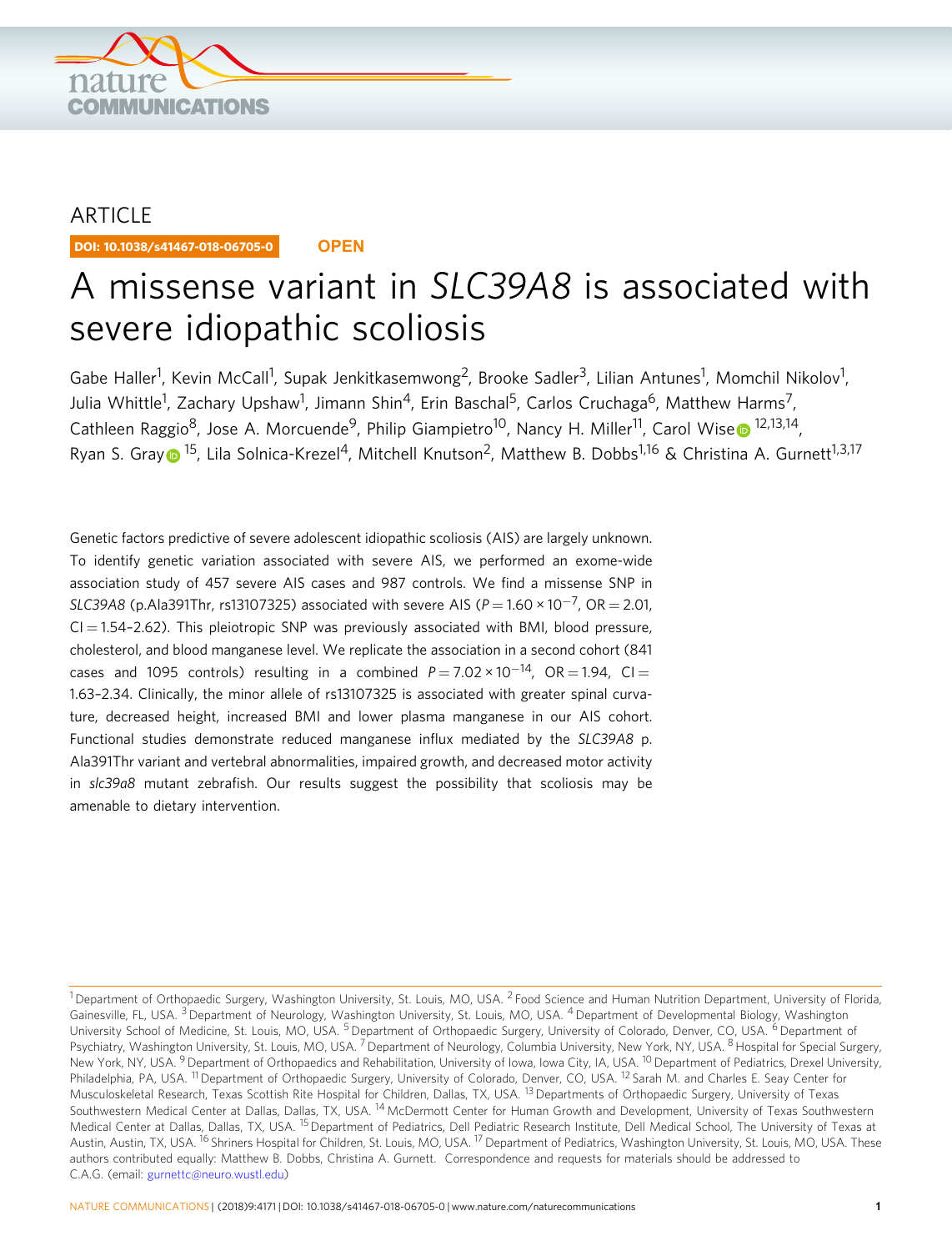Scoliosis is the most common pediatric musculoskeletal<br>disorder, with ~0.3% of children having scoliosis with a<br>spinal curvature of >20° (Cobb angle) requiring treatment<sup>1</sup>,<br>and more than [1,](#page-5-0) in 0.000 children developing e disorder, with ~0.3% of children having scoliosis with a and more than 1 in 10,000 children developing severe spine deformity requiring surgery<sup>2</sup>. The majority of scoliosis is considered idiopathic with onset in adolescence, while other cases occur as a consequence of disorders such as Marfan syndrome, cerebral palsy, or muscular dystrophy<sup>[3](#page-5-0)</sup> that have distinguishing features in addition to scoliosis. While the etiology of adolescent idiopathic scoliosis (AIS) is not well understood, recent genomewide association studies have identified common variants near neural cell adhesion molecules<sup>4</sup>, ladybird homeobox 1  $(LBXI)^5$ , G-protein-coupled receptor 12[6](#page-5-0) ( $GPR126$ <sup>6</sup>, and the transcription factor BNC2<sup>[7](#page-5-0)</sup> that are modestly associated with AIS. Additionally, we recently demonstrated the collective impact of rare genetic variants in several extracellular matrix genes (FBN1, FBN2, and musculoskeletal collagen genes) $8-10$  $8-10$  $8-10$  on AIS risk. However, a vast majority of the heritability of AIS remains unexplained.

Genetic factors responsible for scoliosis curve progression have been hypothesized to be independent from those associated with its initiation<sup>[11](#page-5-0)</sup>, yet few genetic risk factors for scoliosis curve progression have been identified, largely due to the rarity of severe scoliosis cases. To date, the only genetic associations identified for severe AIS (Cobb angle  $> 40^\circ$ ) are with rare coding variants in FBN1 and FBN2 and common variants near SOX9 and  $KCNJ2<sup>9,12</sup>$  $KCNJ2<sup>9,12</sup>$  $KCNJ2<sup>9,12</sup>$  $KCNJ2<sup>9,12</sup>$  $KCNJ2<sup>9,12</sup>$ . A Japanese genome-wide association study identified a common variant in MIR4300HG (the host gene of microRNA MIR4300) that influences scoliosis curve progression<sup>13</sup>, but additional studies are needed to develop population-specific prevention strategies that can be applied for short durations during the adolescent growth period when spinal curves progress.

Here we present an exome-wide association study of severe adolescent idiopathic scoliosis and identify an association with a missense SNP in the gene SLC39A8. We replicate this finding in a second independent cohort and show that in addition to scoliosis risk, the SNP is associated with several related traits in our AIS cohort including height, BMI, and curve severity. We further show that the minor allele affects manganese transport in vitro and that disruption of slc39a8 in zebrafish leads to vertebral abnormalities, impaired growth, and decreased motor activity.

### Results

Genetic association analysis. To identify common coding variants that confer susceptibility to severe, progressive AIS, we performed exome sequencing on a cohort of 457 unrelated European American AIS cases and 987 unrelated European American controls. The AIS cohort consisted predominantly of individuals with severe, surgical range scoliosis (mean Cobb angle  $= 52^{\circ}$ , range: 20–180). A total of 52,480 single-nucleotide polymorphisms (SNPs) with minor allele frequency (MAF) > 1% passed

quality control criteria (see Methods) and were subjected to single-variant association analysis.

Two variants, both within the SLC39A8 gene, yielded associations with AIS that passed the threshold for exome-wide significance  $(P < 9.52 \times 10^{-7})$  (rs13107325 logistic  $P = 1.60 \times$  $10^{-7}$ ; OR = 2.01, CI = 1.54–2.62). (Fig. 1). These two SNPs (rs13107325 and rs13105581) are in strong linkage disequilibrium within our sample  $(r^2 = 0.9, D' = 1)$ . The SNP rs13107325 encodes a non-synonymous variant (p.Ala391Thr) in the SLC39A8 gene that encodes the divalent cation transporter ZIP8 (Supplementary Fig. 1). The other significant SNP, rs13105581, is located within an intron of SLC39A8. We additionally compared the allele frequency in AIS cases to a large control cohort, consisting of individuals of European descent (Non-Finnish) from the Exome Aggregation Consortium (ExAC)  $(N = 34,057)$  and observed an allele frequency at rs13107325 consistent with that of controls  $(MAF = 0.067)$ . Additionally, the association of rs13107325 with AIS remained when only severe AIS patients were used in the analysis  $(N = 409)$ (logistic  $P = 7.7 \times 10^{-8}$ ; OR = 2.08, CI = 1.58–2.73).

To confirm the association between AIS and rs13107325, this SNP was genotyped in an independent cohort of European American subjects with moderate to severe (mean Cobb angle = 44°, range: 20–104) adolescent idiopathic scoliosis (841 AIS cases and 1095 controls). We found strong evidence for association of rs13107325 with severe AIS in this independent cohort (logistic P  $= 9.97 \times 10^{-9}$ ; OR = 2.00, 95% confidence interval (CI) = 1.57–2.57) and in the combined sample ( $P = 7.02 \times 10^{-14}$ ; OR  $= 1.94$ , 95% CI  $= 1.63 - 2.34$ ) (Table [1\)](#page-2-0).

Effect of SLC39A8 A391T on clinical characteristics. To understand the mechanism by which the SLC39A8 p.A391T allele leads to an increased risk of scoliosis, we investigated the clinical characteristics of patients harboring the risk allele. We observed a dose-dependent correlation between SLC39A8 391T allele count and scoliosis curve severity as measured by the Cobb angle (Fig. [2a](#page-2-0)). The minor allele was also associated with decreased height and increased body-mass index (Fig. [3](#page-2-0)b, c), consistent with prior work<sup>[14](#page-5-0)</sup>. Because a previous genome-wide association had identified the minor allele of rs13107325 as being associated with reduced blood  $Mn^{2+}$  levels<sup>15</sup>, we obtained plasma  $Mn^{2+}$  and Fe<sup>2</sup> <sup>+</sup> levels from a subset of our AIS cohort. Heterozygous carriers of rs13107325 had significantly lower plasma  $Mn^{2+}$  levels compared to non-carriers ( $\dot{P} = 0.01$ , t-test), but there was no difference in plasma Fe<sup>2+</sup> levels ( $P = 0.84$ , t-test) as expected (Fig. [2\)](#page-2-0). We observed no association between carrier status at rs13107325 and scoliosis family history, age, sex, Beighton joint hypermobility scores, or systemic score from the Ghent criteria<sup>16,17</sup>.

In vitro functional testing. Despite the fact that rs13107325, and SLC39A8 more broadly, has been implicated in numerous



Fig. 1 Manhattan plot showing AIS exome-wide association results. Linear regression p-values (-log10) for 52,480 single-nucleotide polymorphisms with minor allele frequency > 0.01. One SNP (rs13107325) was significantly associated with AIS after Bonferroni correction for multiple tests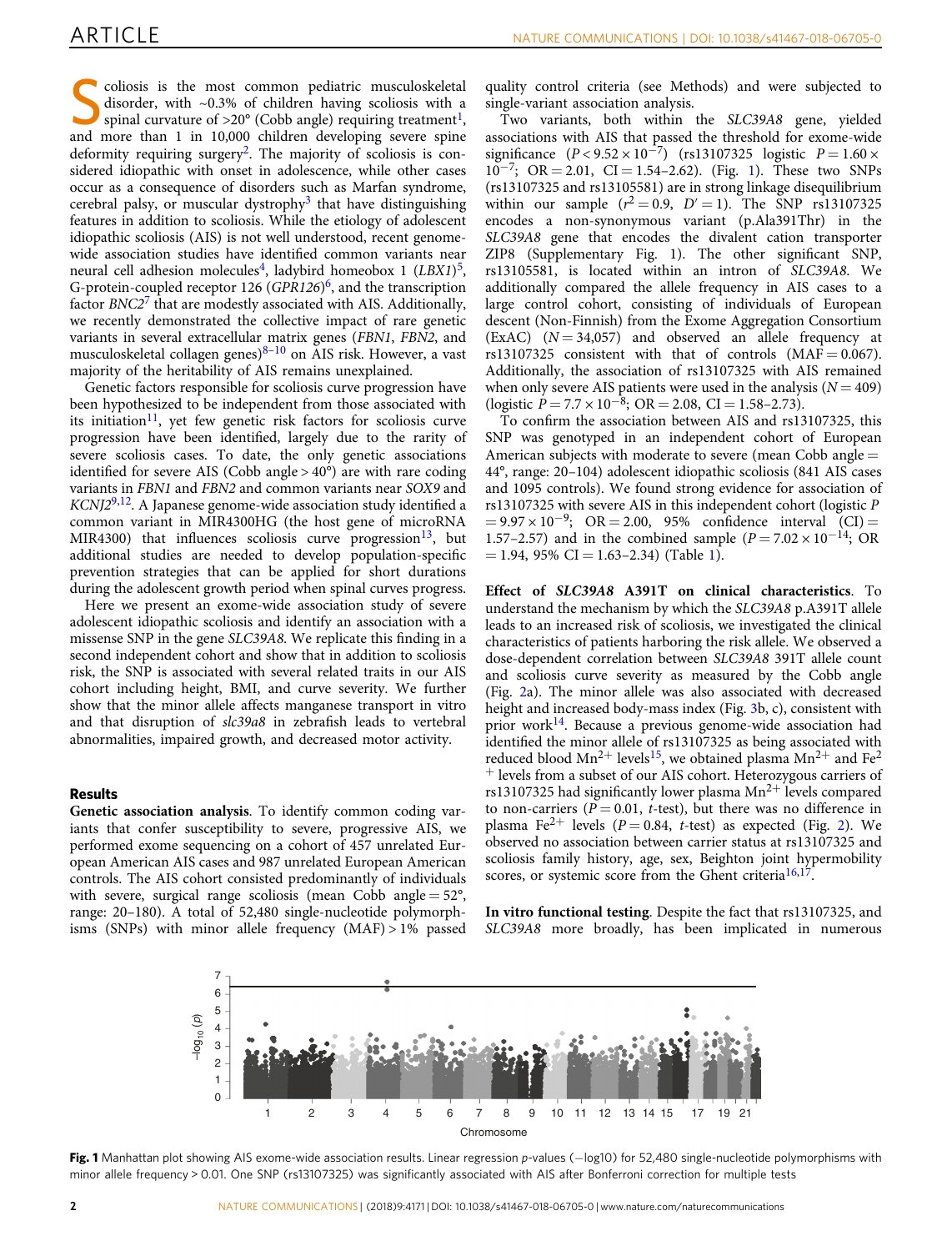<span id="page-2-0"></span>

| Group           | <b>Number of samples</b> |         | <b>MAF</b> |         |                        |                     |
|-----------------|--------------------------|---------|------------|---------|------------------------|---------------------|
|                 | Case                     | Control | Case       | Control | P-value                | <b>OR (95% CI)</b>  |
| AIS GWAS        | 457                      | 987     | 0.14       | 0.08    | $1.60 \times 10^{-7}$  | $2.01(1.54 - 2.62)$ |
| AIS replication | 841                      | 1095    | 0.11       | 0.06    | $9.97 \times 10^{-9}$  | 2.00 (1.57-2.57)    |
| Combined        | 1314                     | 2082    | 0.12       | 0.07    | $7.02 \times 10^{-14}$ | $1.94(1.63 - 2.34)$ |



Fig. 2 Clinical characteristics of AIS cases with different rs13107325 genotypes. Comparison of a scoliosis curve severity (Cobb angle), b height, c bodymass index, and **d** plasma manganese and iron levels in AIS patients who are carriers of the SLC39A8 391T allele compared to AIS cases who are noncarriers. For Cobb angle, Ala/Ala ( $N = 940$ ) were compared to the combined Ala/Thr ( $N = 242$ ) and Thr/Thr ( $N = 26$ ). For height, Ala/Ala ( $N = 361$ ) were compared to the combined Ala/Thr and Thr/Thr carriers ( $N = 123$ ). For plasma manganese and iron, only Ala/Ala ( $N = 14$ ) and Ala/Thr ( $N = 14$ ) were measured due to lack of plasma samples from Thr/Thr carriers. Lines are median, 1st and 3rd quartiles. Error bars are 95% confidence intervals. All comparisons were performed using t-tests



Fig. 3 Cellular uptake of ions with SLC39A8 overexpression in HEK293 cells. Comparison of uptake of either radio-labeled a Mn<sup>2+</sup>, b Fe<sup>2+</sup>, or c Zn<sup>2+</sup> with overexpression of either vector control, SLC39A8 wild-type or SLC39A8 A391T in HEK293 cells. All measurements were the average of three replicate experiments. Lines are median, 1st and 3rd quartiles. Error bars are 95% confidence intervals. All comparisons were performed using t-tests. \*\*\*P = 5 × 10<sup>-4</sup>

complex traits, little is known about the functional effects of this coding variant on protein function. The minor allele was recently reported to be associated with reduced SLC39A8 mRNA expres-sion in human liver<sup>[18](#page-5-0)</sup>, but the functional SNP within the LD bin has yet to be determined. SLC39A8, also known as ZIP8, is a divalent cation importer capable of transporting  $\text{Zn}^{2+}$ , Fe<sup>2+</sup>, or

 $Mn^{2+19}$ . To determine the effects of SLC39A8 p.A391T allele on divalent cation transport, we overexpressed either human SLC39A8 wild-type or p.A391T in HEK293 cells and measured the ability of cells to import  $\text{Zn}^{2+}$ ,  $\text{Fe}^{2+}$ , or  $\text{Mn}^{2+}$ . Overall, cells transfected with SLC39A8 increased influx of all cations studied. The transporter had the greatest effect on  $Mn^{2+}$ , with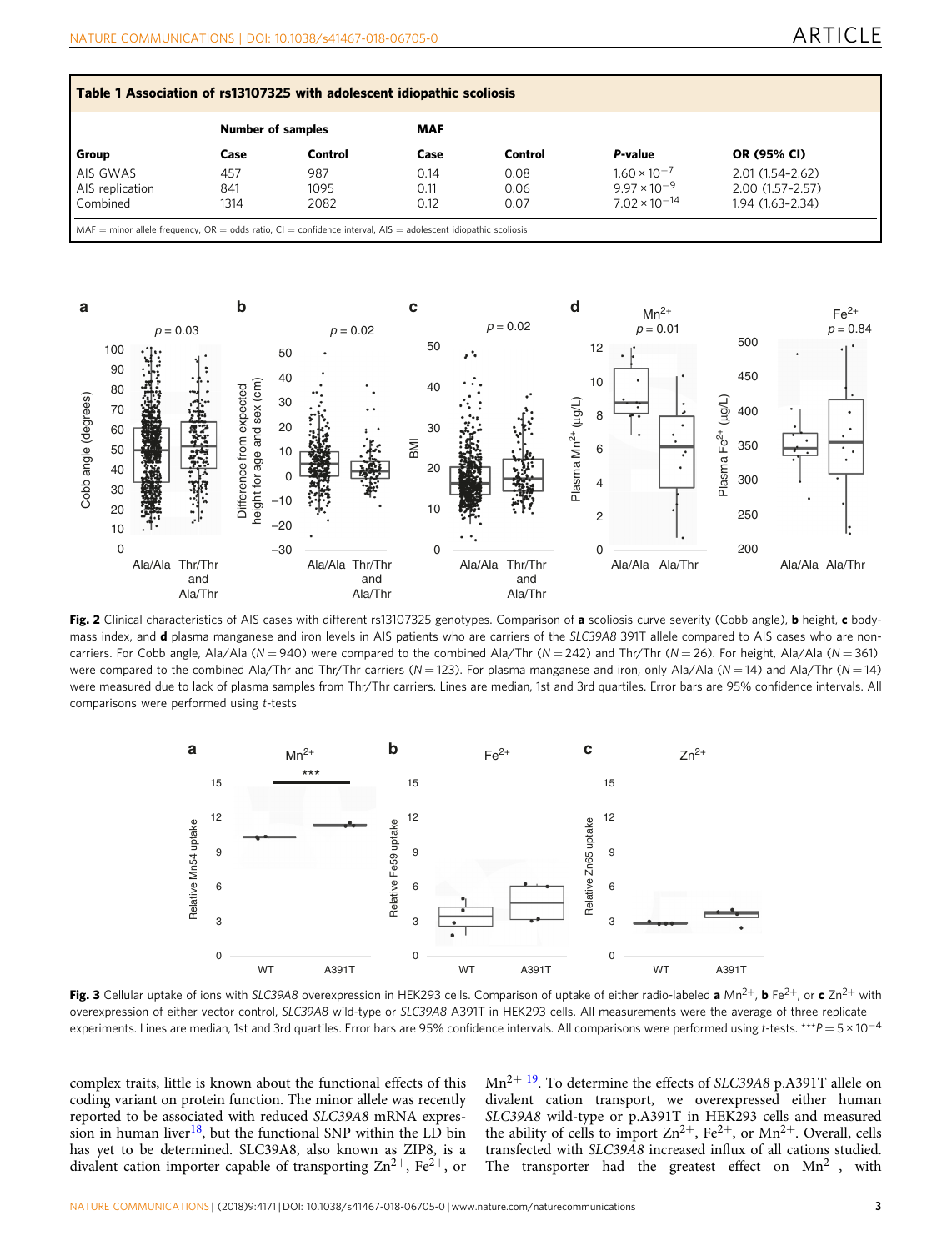

Fig. 4 Skeletal abnormalities and growth deficit in slc39a8-/- zebrafish. a Thoracic and caudal vertebral malformations causing mild spinal curvature in slc39a8-/- zebrafish (bottom) compared to WT (top) stained with alizarin red. Magnified images show vertebral fusions in KO fish. Scale bar 5 mm. **b** slc39a8−/− zebrafish have more spinal abnormalities than WT fish. c Reduced length of slc39a8−/− zebrafish (N = 20) compared to wild-type ( $N = 20$ ) at 9 mpf \*\*\*p < 10<sup>-6</sup>, t-test. Lines are mean, first and third quartiles

overexpression increasing  $Mn^{2+}$  uptake by more than tenfold. Cells expressing the SLC39A8 p.A391T allele transported less Mn<sup>2+</sup> than wild-type ( $P = 5 \times 10^{-4}$ , t-test) (Fig. [3\)](#page-2-0). Intracellular transport of both  $Zn^{2+}$  and Fe<sup>2+</sup> was similar between wild-type and p.A391T overexpressing cells, consistent with human data showing predominant effects of rs13107325 on  $Mn^{2+}$  blood levels<sup>,</sup> with little effect on other metal ions<sup>[15](#page-5-0)</sup>.

Effects of slc39a8 disruption in zebrafish. Finally, to study the phenotypes associated with loss of slc39a8 function, we engineered and isolated a mutation predicted to be deleterious via the CRISPR-Cas9 system. Zebrafish harboring a 17 bp tandem duplication (c.1058\_1074dup) predicted to lead to premature termination of the protein were bred to homozygosity and used in all further experiments. Among homozygous slc39a8 mutant fish, we observed a significantly increased proportion of fish at 9 months post-fertilization (mpf) with thoracic or caudal vertebral malformations or both ( $P = 3 \times 10^{-5}$ , t-test) (Fig. 4a, b; Supplementary Fig. 2). Often the thoracic malformations involved vertebral bunching leading to mild spinal curvature. We also observed similar rates of skeletal abnormalities among genotyped homozygous slc39a8 mutant fish from a heterozygote by heterozygote cross at 12 weeks post-fertilization (Supplementary Fig. 3). These vertebral malformations are similar to those seen in leviathan/col8a1a mutant fish and embryos treated with lysyl oxidases that develop severe late-onset scoliosis $^{20}$  $^{20}$  $^{20}$ . Unlike mutant col8a1a fish, we did not observe any abnormalities in the notochord by calcein staining at 10 dpf, however (Supplementary Fig. 4). We also observed significantly decreased body length (P  $= 2 \times 10^{-7}$ , t-test) (Fig. 4c) among slc39a8 mutant fish consistent with gene disruption in mice, which resulted in small pups with early postpartum lethality<sup>21</sup>. Further, slc39a8 mutant fish displayed markedly decreased motor activity and startle responses at 4 days post-fertilization (dpf). Remarkably the movement deficits observed in these mutant larvae were rescued upon 24-h exposure to increased manganese [500 mM], a dose with minimal effect on wild-type larvae (Fig. 5). Additionally, we performed wholemount in situ hybridization in wild-type 4 dpf zebrafish larvae to determine the expression pattern of slc39a8 in vivo and observed



Fig. 5 Movement deficits in zebrafish slc39a8-/- larvae. Zebrafish movements were quantified for 25 min without disturbing (total movement) followed by a tap (stimulus response) at 4 dpf.  $a, b$  Stimulus response visualized as a heat map following tap showing reduced movement in slc39a8-/- larvae compared to WT. c Total movement is less in slc39a8 hets and slc39a8-/- larvae compared to WT but normalizes with addition of 200 mM Mn for 24 h with little effect on WT. \*\*\*p < 0.001. \*\*p < 0.01, t-test. Lines are median, 1st and 3rd quartiles. Error bars are 95% confidence intervals. All comparisons were performed using t-tests

strong expression in the eye, brain, spinal cord, and endodermal tissues (Supplementary Fig. 5).

#### **Discussion**

We identified a highly significant association between a coding variant in the manganese transporter SLC39A8 and risk of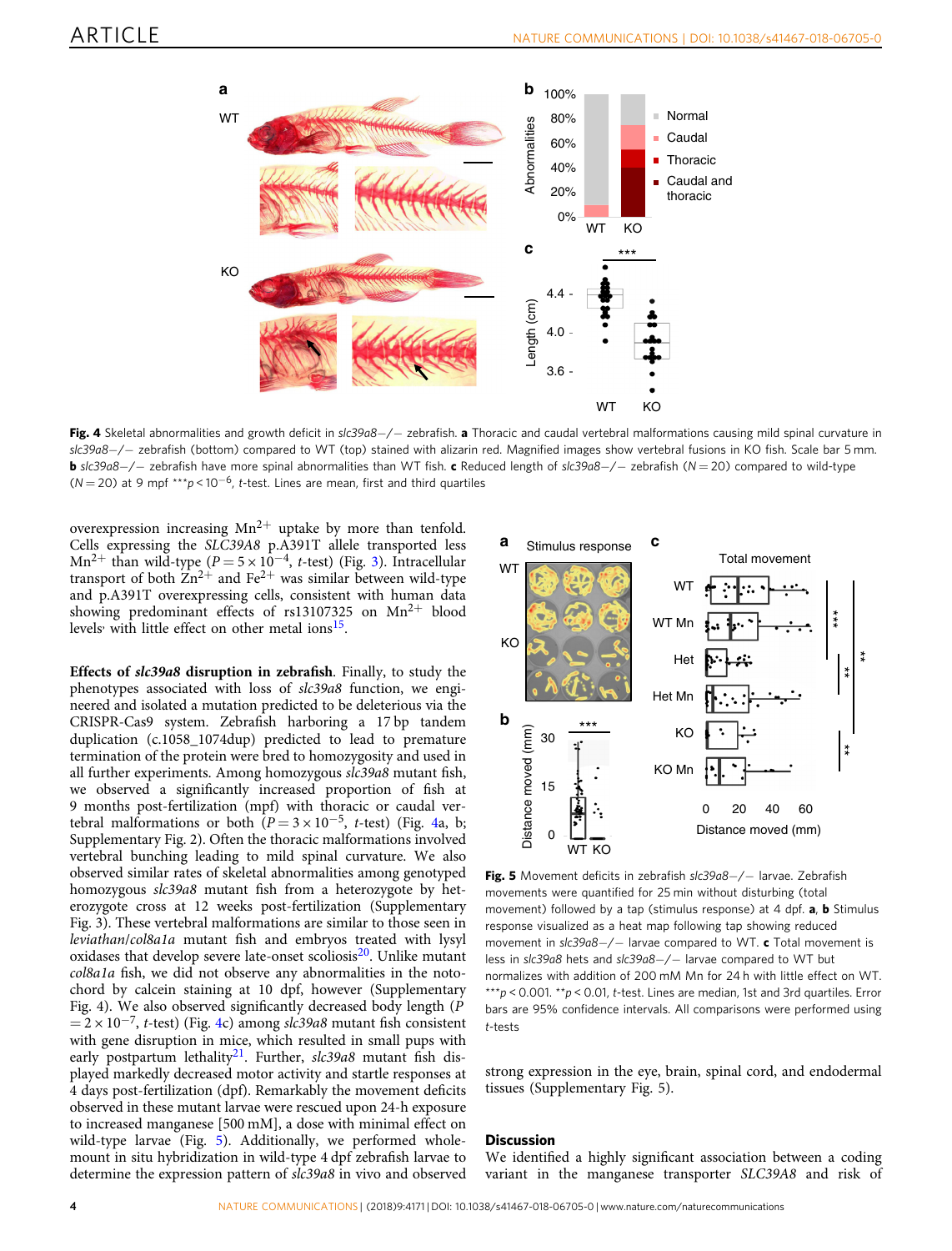adolescent idiopathic scoliosis. This association was replicated in a second independent cohort of AIS patients and controls. We observe an odds ratio near 2 in both the discovery cohort and replication cohort, which is large for genome-wide association studies. The effect size of the SNP may still be overestimated, however, justifying further study in additional cohorts of AIS patients. SNP rs13107235 was previously implicated as influencing a number of metabolic traits, including blood HDL cholesterol level, blood pressure, body-mass index and most recently schizophrenia and blood manganese levels<sup>[15,18](#page-5-0)[,22](#page-6-0)-[25](#page-6-0)</sup> and is arguably one of the most highly pleiotropic variants in the human genome[26.](#page-6-0) In addition to the dose-dependent association of this SNP with degree of spinal curvature, we observed associations between height, BMI and blood manganese levels in our AIS cohort, consistent with previous studies. We do not have these variables measured in controls. In future studies, incorporation of these variables as covariates or performing Mendelian randomization analysis might allow us to determine the causal relationships between these traits, each of which correlate with genotype at rs13107325. Currently, it is unknown whether genotype at this SNP effects scoliosis risk directly or indirectly through its effect on other traits.

Manganese deficiency, while rare in humans, causes growth impairment and skeletal abnormalities in animals $^{27}$ . Recessive mutations of SLC39A8 were recently shown to cause cognitive impairment, epilepsy, hearing loss, and skeletal abnormalities that include short limbs and scoliosis $28,29$ . Skeletal abnormalities have been partially attributed to the role of manganese as the preferred cofactor for multiple enzymes involved in cartilage and bone development, including glycosyltransferases<sup>30</sup>.

Interestingly, the two AIS associated SNPs are monomorphic in Asian or African populations, explaining the lack of association in prior AIS genome-wide association studies, largely in Asian populations $6,7,12,31$  $6,7,12,31$  $6,7,12,31$  $6,7,12,31$  $6,7,12,31$ . In addition, our cohort is composed mostly of AIS cases with severe scoliosis, possibly making the genetic load in this cohort higher than cohorts used in previous studies. Since our study was restricted to variants within the exome, most of the previously AIS associated common variants lie outside this region, and therefore could not be replicated. Association with a common variant in LBX1 was present in our study, though its weaker association is presumably due to it being in low linkage equilibrium with the most highly associated SNP near LBX1.

We show the first in vitro evidence for the 391T allele's effect on protein function by overexpression in HEK293 cells. This missense variant is predicted to be deleterious by both Polyphen-2 and SIFT. We observed an effect of the minor allele on manganese transport with little effect on either iron or zinc transport, observations consistent with the variant's prior association with blood manganese levels that we confirmed in our AIS cohort. Moreover, loss of SLC39A8 in mice resulted in decreased manganese concentrations in blood and other tissues, while con-centrations of iron and zinc were unaffected<sup>[32](#page-6-0)</sup>. Combined with our genetic data, these results suggest that blood manganese levels could be a contributing factor to scoliosis risk.

Although loss of this gene in mouse is lethal in early embryogenesis, we observed no substantial mortality among either heterozygous or homozygous mutant zebrafish allowing us to assess effects of its loss throughout development and into adulthood. We observed a significantly increased number of spinal abnormalities including thoracic spinal curvature and caudal vertebral fusions in zebrafish with a disruptive mutation within the coding region of the slc39a8 gene including zebrafish produced from heterozygous mothers, suggesting that the phenotype is not maternal zygotic. These abnormalities are present as early as 12 weeks post-fertilization. Unlike col8a1a mutant zebrafish, we observe no notochord defects or issues during spinal

development before 12 weeks, suggesting that rather than an early patterning defect, the spinal fusions and thoracic bunching observed in slc39a8 mutant fish may be due to abnormal growth of bone, abnormal growth of the fish in general or due to locomotor defects during juvenile stages. Although AIS in humans is defined as scoliosis without vertebral fusions, other AIS zebrafish models (col8a1a and kif6) display vertebral fusions due to differences in the spinal development between zebrafish and humans but are considered good models of AIS<sup>20,33</sup>. The structural and functional abnormalities present in slc39a8 mutant fish suggest that the SLC39A8 variant (rs13107325) may contribute to human scoliosis risk through multiple mechanisms, including alterations of spinal growth and/or reduction in motor activity, both of which are consistent with an essential role for manganese as a cofactor for a wide array of enzymes well known to be critical for human health $34$ . We observed only mild thoracic curvature in slc39a8 mutant fish.

Our in situ results suggest that slc39a8 may have a role in spinal development directly as it is expressed in the developing zebrafish eye, brain, and spinal cord, but as it is also expressed in endodermal tissue more generally, the effect of gene disruption may be through its expression in the developing liver and its effect on systemic manganese levels.

Given the critical necessity of heavy metal cofactors for a multitude of molecular and cell- biological processes, it is not surprising that the rs13107325 SLC39A8 coding variant is associated with a variety of human traits and disorders, including lipid levels, blood pressure, body-mass index, schizophrenia<sup>[15,18](#page-5-0)[,22](#page-6-0)-[25,35](#page-6-0)</sup>, and now as a risk factor underlying severe scoliosis. The combined evidence that the minor allele of this SNP reduces the transport function of this protein and is associated with reduced serum manganese, $15$  suggests the possibility of manganese supplementation for the treatment of one or more of these disorders. Importantly, manganese supplementation was recently shown to correct biochemical abnormalities (glycosylation and blood manganese levels) and resulted in tangible clinical improvement in patients with SLC39A8 deficiency with little evidence of toxicity<sup>36</sup>. Future studies are needed to determine whether manganese supplementation may be a therapeutic option to prevent scoliosis progression in at risk individuals.

#### Methods

Subjects, sequencing, and genotyping. Whole-exome sequence data were generated for 457 AIS European American cases and 987 European American controls for the discovery cohort. For all AIS cases, spinal radiographs were used for diagnosis or Cobb angle was abstracted from clinical records, if unavailable. Exome sequenced cases were included only if Cobb angle > 20. The mean Cobb angle of cases was 52. Controls were not evaluated for scoliosis, and were therefore unselected for presence or absence of scoliosis. Informed consent was obtained for all subjects. IRB approval was obtained for this study by each contributing institution. Exome capture was performed using Agilent All-exome capture kits. Sequencing was performed using paired-end Illumina sequencing to a minimum depth of 30x with >90% of the captured regions covered with at least 8× read depth. Sequencing was performed at the McDonnell Genome Institute at Washington University in St. Louis. Alignment was performed using Novoalign and variant called using SAM-TOOLS. For the expanded control cohort, all non-Finnish European individuals from the Exome Aggregation Consortium (ExAC) were used as control samples (N  $= 34,057$ ). All genotypes, including ExAC genotyping counts, were processed excluding SNPs with call rates < 0.95, minor allele frequency < 0.01 or Hardy–Weinberg equilibrium P-values < 10<sup>−</sup>5. As a replication cohort, 857 AIS cases and 1095 controls from seven sites (Washington University in St. Louis, Shriners Hospital for Children in St. Louis, University of Iowa, Hospital for Special Surgery, University of Wisconsin, Texas Scottish Rite Hospital and University of Colorado) and were genotyped for rs13107325 using either Affymetrix 6.0 genotyping array or KASPAR genotyping (Supplementary Table 1). A subsample was checked for consistency ( $N = 100$ ) and there was complete concordance between genotyping methods. This was also done for exome sequenced individuals to ensure accuracy and we see 100% concordance in this group as well. (Supplementary Data 1). We performed power calculations using the genetic power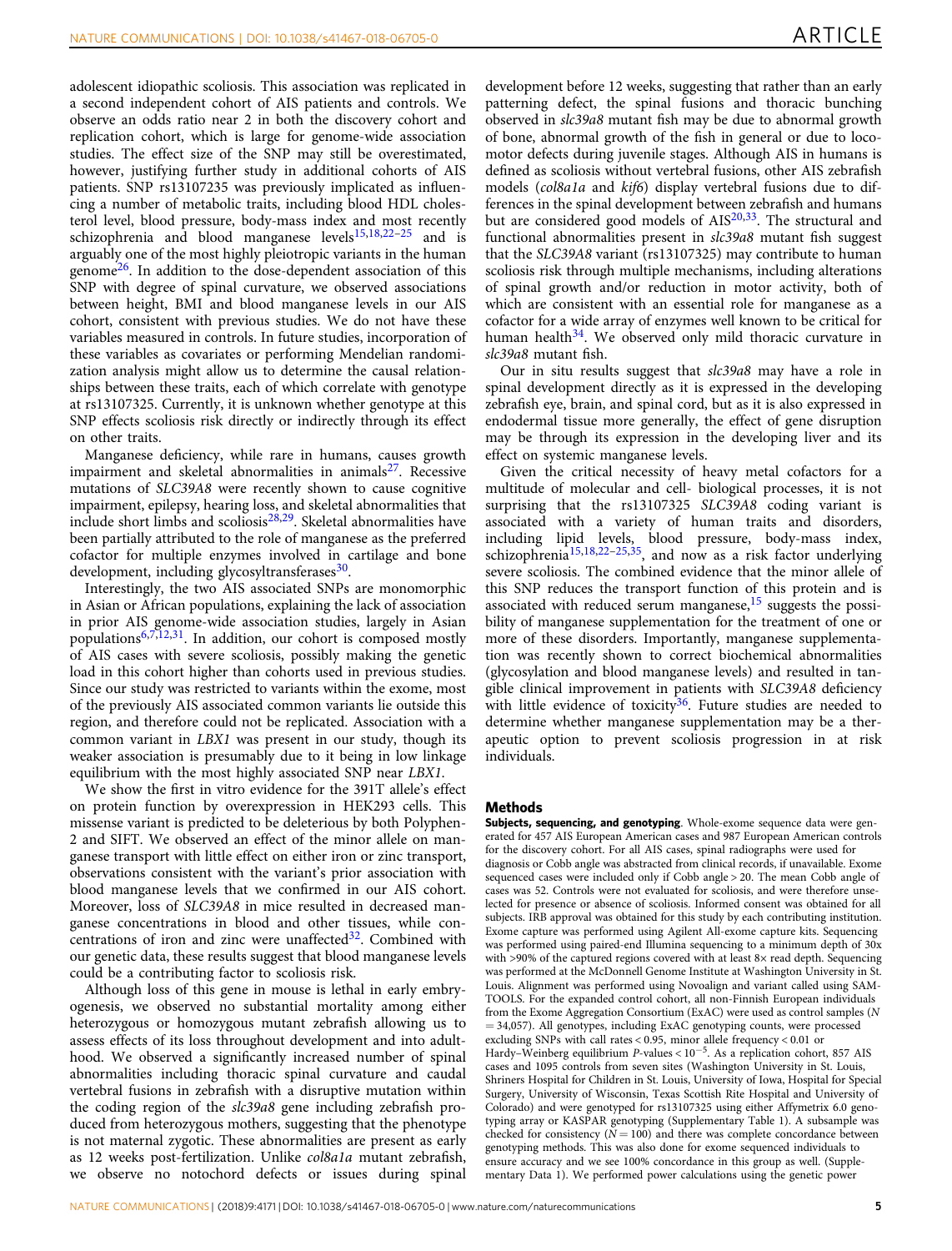<span id="page-5-0"></span>calculator available here: [\[http://zzz.bwh.harvard.edu/gpc/](http://zzz.bwh.harvard.edu/gpc/)]. Given our sample sizes, this study had >80% power to detect associations with OR > 1.5 and MAF > 0.07.

Statistical analysis. For the discovery exome association analysis, expanded exome analysis, replication analysis and combined analysis, associations between genotype and case/control status were assessed using logistic regression in PLINK<sup>[37](#page-6-0)</sup>. Regional association plots were generated using SNAP [\[https://www.](https://www.broadinstitute.org/mpg/snap/) [broadinstitute.org/mpg/snap/\]](https://www.broadinstitute.org/mpg/snap/). Association with curvature severity was assessed using linear regression with allele count in R. For associations with height, bodymass index, plasma manganese and plasma iron concentrations, t-tests were performed in R. For height, the difference of measured height from CDC reported averages for age-matched and sex-matched individuals was reported [[http://www.](http://www.cdc.gov/growthcharts/) [cdc.gov/growthcharts/](http://www.cdc.gov/growthcharts/)]. Ancestry was verified for all AIS cases and in-house controls using EIGENSTRAT[38](#page-6-0) (Supplementary Fig. 6) and individuals were con-firmed to be unrelated using IBD estimation in PLINK<sup>[37](#page-6-0)</sup>.

In vitro metal ion uptake assays. Human SLC39A8 cDNA was obtained from GE Dharmacon (GenBank® accession number BC012125; Catalog no. MHS6278- 202832132) and subcloned into a pCMV-Sport6 vector. To generate the A391T (rs13107325) SLC39A8, the QuikChange Lightning site-directed mutagenesis kit (Agilent Technologies) was used to mutate the alanine residue at position 391 to threonine. The mutant construct was subsequently verified by Sanger sequencing. HEK 293T cells (ATCC) were transiently transfected with human SLC39A8, the A391T SLC39A8 variant or empty vector pCMV-Sport6 (Effectene; Qiagen) and incubated for 48 h. Prior to uptake, the cells were washed twice with warm serumfree DMEM medium (for iron uptake) or HBSS medium (for zinc/manganese uptake) and incubated for 1 h in serum-free medium (SFM) containing 2% (w/v) BSA to deplete cells of transferrin and to block the nonspecific binding at 37 °C. For iron uptake, the cells were incubated with  $2 \mu M$  [<sup>59</sup>Fe]ferric citrate in SFM in the presence of 1 mM L-ascorbate for 2 h at 37 °C followed by three washes of iron chelator solution (1 mM bathophenanthroline sulfonate and 1 mM diethylenetriaminepentaacetic acid) to remove any surface-bound iron. For zinc and manganese uptake, cells were incubated with either  $2 \mu M$  [<sup>65</sup>Zn]ZnCl<sub>2</sub> or  $2 \mu M$  [<sup>54</sup>Mn] MnCl2 in SFM for 2 h at 37 °C followed by three washes of chelator solution (10 mM ethylenediaminetetraacetic acid). The cells were lysed in buffer containing 0.2 N NaOH and 0.2% (w/v) SDS. Radioactivity (as counts per minute; CPM) was determined by γ-counting, and protein concentration was determined colorimetrically by using the RC DC protein assay (Bio-Rad). Transport was normalized to SLC39A8 protein level as measured by western blot. Data are expressed as CPM per mg protein and represent mean ± SE of three independent experiments.

Western blotting of wild-type and A391T SLC39A8. HEK 293T cells were transiently transfected with SLC39A8 constructs as described above. Cells were washed and lysed in RIPA lysis buffer containing  $1 \times$  protease inhibitor (Roche). Protein concentration was determined by using the RC DC protein assay (Bio-Rad) prior to western blot analysis. Proteins (15 µg) were mixed with Laemmli buffer and electrophoretically separated on a 7.5% polyacrylamide gel, and transferred to a nitrocellulose membrane. The blots were blocked for 1 h in 5% (w/v) nonfat dry milk in Tris-buffered saline containing 0.1% (v/v) Tween 20 (TBST). The blots were then incubated overnight at 4 °C in blocking buffer containing rabbit antihZIP8 (0.05 µg/ml; Sigma; Catalog no. HPA038833) or mouse anti-tubulin (1:10,000; Sigma). The membranes were washed four times for 5 min with TBST and incubated with the appropriate HRP-conjugated secondary antibodies. Immunoreactivity was visualized by using enhanced chemiluminescence (Super-Signal West Pico; Pierce) and the FluorChem E digital darkroom (ProteinSimple).

CRISPR-mediated slc39a8 disruption in zebrafish. Briefly, gRNAs designed to target exon 7 of the slc39a8 gene were synthesized in vitro and microinjected with codon-optimized Cas9 mRNA into one-cell-stage embryos of the AB\* zebrafish strain.  $F_0$  founders were identified with Illumina sequencing of  $F_1$  embryos.  $F_1$ mutants were confirmed by Sanger sequencing. In one line used in this study, a 17 bp insertion and 2-bp deletion was detected on one allele at the slc39a8 locus. Movement was measured using the Noldus DanioVision and data analyzed using EthoVision XT12 software package. Comparisons of movements were performed using t-tests. Movement was defined as reaching a velocity of 5 mm/s and was measured until fish slowed to 1 mm/s. Approval was obtained for this study by the Washington University institutional review board. For all experiments, both male and female zebrafish were used.

Alizarin Red staining of zebrafish. Zebrafish were first fixed in 4% phosphate buffered formalin for 48 h. After rinsing with deionized water, they were dehydrated by in 50% ethanol for 48 h followed by 95% ethanol for 48 h. Fish were then stained using a filtered solution of 20 mg Alcian blue in 30 ml acetic acid and 70 ml 100% ethanol for 24 h. After staining, fish were neutralized in a saturated sodium borate solution for 12 h and bleached in a solution of 15 ml 3% hydrogen peroxide and 85 ml 1% potassium hydroxide for 3 h, cleared in a solution of 35 ml saturated sodium borate and 65 ml deionized water for 7 days, stained for bone using a solution of 1% w/v Alizarin red in 1% potassium hydroxide for 24 h and cleared

again in 3 day intervals using alternating solutions of 35% saturated sodium borate and 1% potassium hydroxide until cleared (>4 weeks). The number of animals stained was determined to ensure adequate power to detect altered rates of skeletal phenotypes in KO vs WT. For each genotype, fish were selected randomly for staining and assessment. Three independent blinded assessors of skeletal phenotypes were used to determine the relationship between genotype and phenotype.

Whole-mount in situ RNA hybridization (WISH). To synthesize RNA probes for slc39a8 gene, we first amplified 833 bp of slc39a8 cDNA by RT-PCR using 4 dpf embryos (Supplementary Table 2). The slc39a8 cDNA fragment was re-amplified by PCR to insert T7 RNA polymerase promoter and subcloned into the pSMART vector (CloneSmart HCKan Blunt Cloning Kit, Lucigen). After sequence confirmation, two plasmids (one for anti-sense and the other for sense slc39a8 RNA probe) were linearized with NotI. From the linearized DNAs, we synthesized both anti-sense and sense RNA probes using a digoxigenin RNA labeling kit (Roche). WISH was performed as described previously<sup>[39](#page-6-0)</sup> with several modifications. We used a higher concentration of Proteinase K (25 μg/ml) and treated embryos for 80 min (from 50 to 80 min PK treatment showed similar results). We used a higher probe concentration (200 μg/ml). Lastly, we added 5% of Dextran sulfate (Sigmaaldrich) to the hybridization mix[40.](#page-6-0)

### Data availability

AIS case exome sequencing data is available from dbGAP under accession number phs001677.v1.p1. Control exome sequencing data are available from dbGAP under accession numbers phs000101.v4.p1 and phs000572.v7.p4. Affymetrix 6.0 genotyping data are available from dbGAP under accession number phs000658.v1.p1. Additional data used in this study are available from the corresponding authors upon reasonable request.

Received: 19 December 2017 Accepted: 30 August 2018

#### **References**

- 1. Rogala, E. J., Drummond, D. S. & Gurr, J. Scoliosis: incidence and natural history. A prospective epidemiological study. J. Bone Jt. Surg. Am. 60, 173–176 (1978).
- 2. Martin, C. T. et al. Increasing hospital charges for adolescent idiopathic scoliosis in the United States. Spine 39, 1676–1682 (2014).
- 3. Weinstein, S. L., Dolan, L. A., Cheng, J. C., Danielsson, A. & Morcuende, J. A. Adolescent idiopathic scoliosis. Lancet 371, 1527–1537 (2008).
- 4. Sharma, S. et al. Genome-wide association studies of adolescent idiopathic scoliosis suggest candidate susceptibility genes. Hum. Mol. Genet. 20, 1456–1466 (2011).
- 5. Takahashi, Y. et al. A genome-wide association study identifies common variants near LBX1 associated with adolescent idiopathic scoliosis. Nat. Genet. 43, 1237–1240 (2011).
- Kou, I. et al. Genetic variants in GPR126 are associated with adolescent idiopathic scoliosis. Nat. Genet. 45, 676–679 (2013).
- 7. Ogura, Y. et al. A functional SNP in BNC2 is associated with adolescent idiopathic scoliosis. Am. J. Hum. Genet. 97, 337–342 (2015).
- 8. Buchan, J. G. et al. Are copy number variants associated with adolescent idiopathic scoliosis? Clin. Orthop. Relat. Res. 472, 3216–3225 (2014).
- 9. Buchan, J. G. et al. Rare variants in FBN1 and FBN2 are associated with severe adolescent idiopathic scoliosis. Hum. Mol. Genet. 23, 5271–5282 (2014).
- 10. Haller, G. et al. A polygenic burden of rare variants across extracellular matrix genes among individuals with adolescent idiopathic scoliosis. Hum. Mol. Genet. 25, 202–209 (2016).
- 11. Cheng, J. C., Tang, N. L., Yeung, H. Y. & Miller, N. Genetic association of complex traits: using idiopathic scoliosis as an example. Clin. Orthop. Relat. Res. 462, 38–44 (2007).
- 12. Miyake, A. et al. Identification of a susceptibility locus for severe adolescent idiopathic scoliosis on chromosome 17q24.3. PLoS ONE 8, e72802 (2013).
- 13. Ogura, Y. et al. A functional variant in MIR4300HG, the host gene of microRNA MIR4300 is associated with progression of adolescent idiopathic scoliosis. Hum. Mol. Genet. 26, 4086–4092 (2017).
- 14. Locke, A. E. et al. Genetic studies of body mass index yield new insights for obesity biology. Nature 518, 197–206 (2015).
- 15. Ng, E. et al. Genome-wide association study of toxic metals and trace elements reveals novel associations. Hum. Mol. Genet. 24, 4739–4745 (2015).
- 16. Beighton, P. & Horan, F. Orthopaedic aspects of the Ehlers–Danlos syndrome. J. Bone Jt. Surg. Br. 51, 444–453 (1969).
- 17. Loeys, B. L. et al. The revised Ghent nosology for the Marfan syndrome. J. Med. Genet. 47, 476–485 (2010).
- 18. Speliotes, E. K. et al. Association analyses of 249,796 individuals reveal 18 new loci associated with body mass index. Nat. Genet. 42, 937–948 (2010).